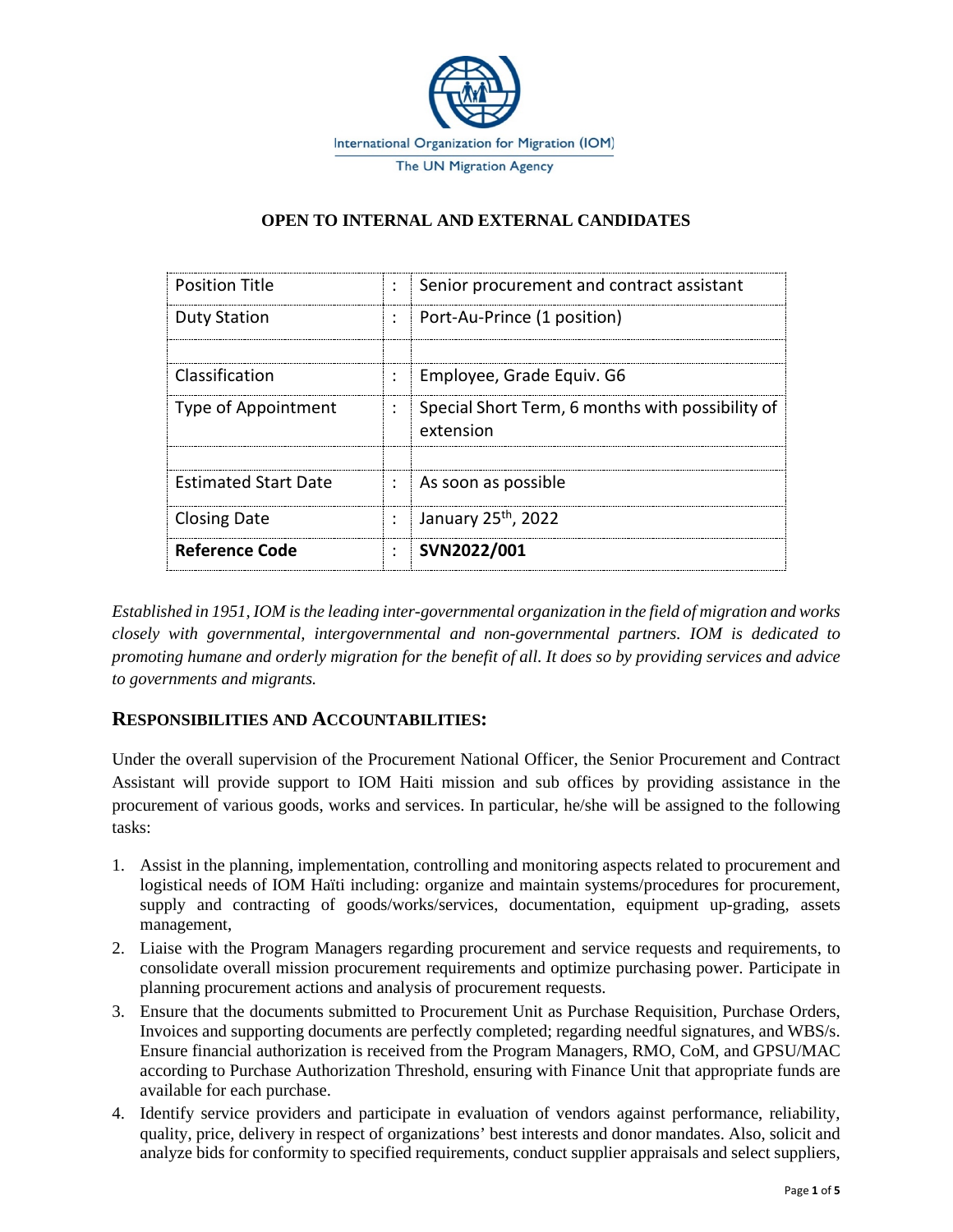taking under consideration while conducting a bidding process, the value of money, quality, compatibility, payment method, warranty, after selling services, and the company profile / reputation.

- 5. Make sure to get a suitable delivery period which meets the projects implementation schedule and follow-up on purchase orders status and keep customers abreast of estimated time of delivery or any changes that may affect or modify the pre-determined delivery conditions.
- 6. Verify through established procedures, that all received goods are in accordance with the terms and specifications of the respective PO and make sure to get the proper management of the assets: checking in PRISM, physical counting, labeling assets, modifying assets assignment form, updating all the information movement and control of the mission assets, including the sub regional offices established in the country.
- 7. Prepare draft of Contracts (Supply Contracts, Service Agreements, Maintenance Agreements, etc) based on IOM Contract templates to support the mission's operation and ensure proper review and approval of the draft of contracts before finalizing them.
- 8. Evaluate contract terms and conditions offered by vendors and assist in negotiating their acceptance of IOM contract terms and conditions
- 9. Ensure that the "Goods Receipt Notes" are acknowledged by the Requisitioner when the services/works are rendered, and/or the goods are received and perform MIGO in PRISM and review of vendor invoices and verify compliance with POs/Contracts and goods/works/services received.
- 10. Verify supporting documentation Payment Requests that will be submitted to the Finance Unit. Follow up with the Finance Unit to ensure that suppliers' accounts are settled on time.
- 11. Monitor the vendors for the compliance to the contractual agreements.
- 12. Make recommendations on procedural improvements or changes and train the unit staff in the relevant procedures in Procurement, facilitate and organize methods of work according to IOM's policies and procedures.
- 13. Focal person for Insurance related transactions (Vehicles, Offices, Assets and others) and prepare/maintain database for all insurances
- 14. He/ She will ensure that IOM assets including motor vehicles are properly insured and overall administration of insurance claims
- 15. Liaise with OAVCT and/or any third party and ensure that all motor vehicle insurance related claims are processed on time. Prepare and submit all necessary documents for insurance claims from OAVCT
- 16. Guide, train and ensure timely completion of the SES of all staff under his supervision.
- 17. Undertake any other duties as may be assigned.

#### EDUCATION, EXPERIENCE AND SKILLS

- University degree in Business Administration, Management, Logistics, Procurement or a related field from an accredited academic institution with four years of relevant professional experience.; or
- Completed High School degree from an accredited academic institution, with 6 years of relevant professional experience;
- Certified training on supply chain management, an advantage.
- Experience preferably in supply chain management of which one year in IOM or any UN system or any international organization will be an advantage.
- Experience in procurement in international and or government process.
- High proficiency in SAP system, FIORI, MS office applications such as Word and specially in Excel;
- Knowledge of other applications such as Power Point and Visio an advantage.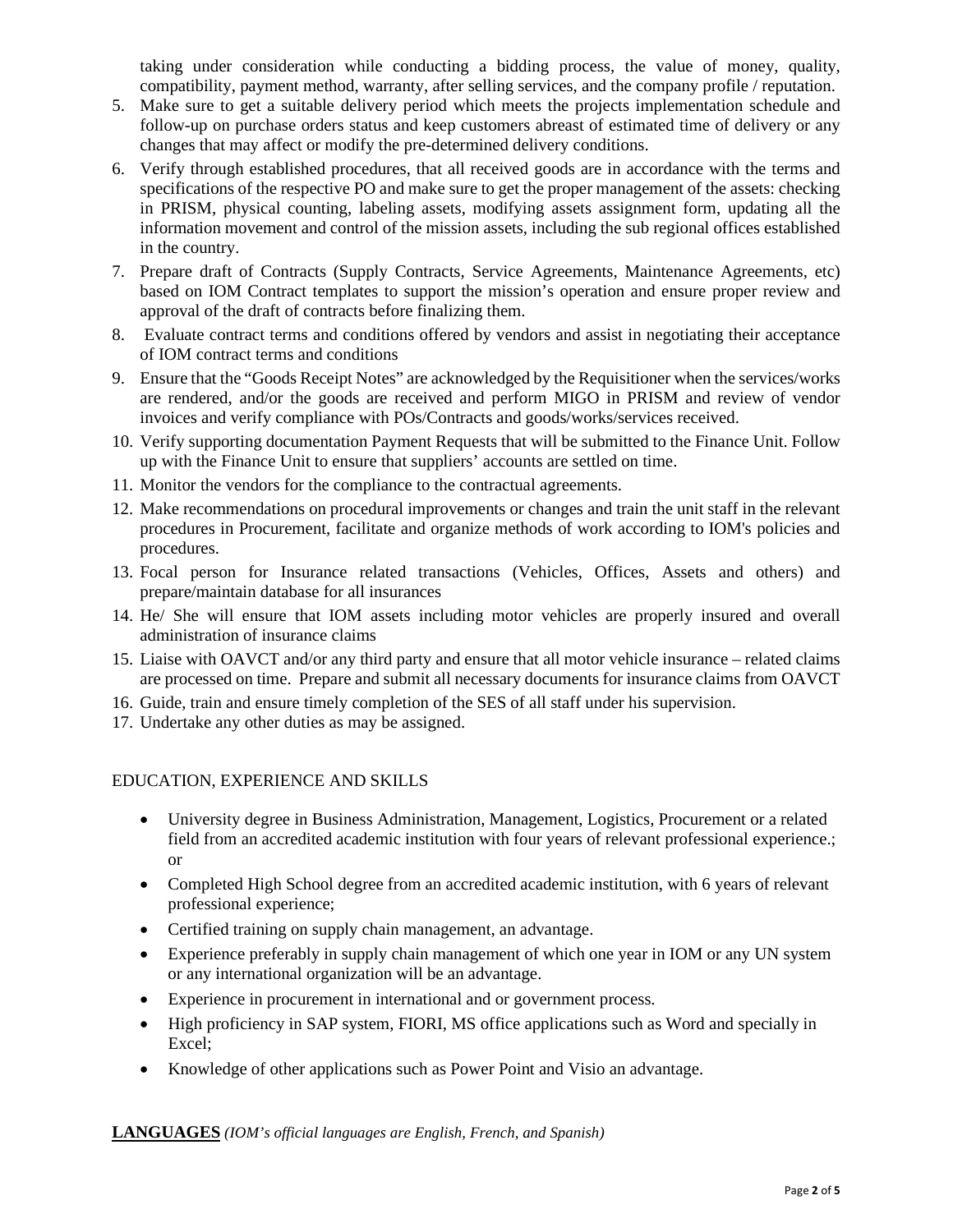## **REQUIRED COMPETENCIES:**

# **Values**

#### **Inclusion & respect for diversity**

- Shows respect and sensitivity towards gender, culture, ethnicity, religion, sexual orientation, political conviction and other differences.
- Encourages the inclusion of all team members and stakeholders while demonstrating the ability to work constructively with people with different backgrounds and orientations.
- Promotes the benefits of diversity; values diverse points of view and demonstrate this in daily work and decision making.
- Challenges prejudice, biases and intolerance in the workplace.

#### **Integrity & transparency**

- Upholds and promotes the Standards of Conduct and Unified Staff Regulations and Rules.
- Delivers on commitments; manages the organization's resources reliably and sustainably.
- Embraces and encourages transparency, balancing this with the need for discretion and confidentiality as appropriate.
- Maintains impartiality and takes prompt action in cases of unprofessional or unethical behaviour.
- Does not abuse one's position and acts without consideration of personal gain. Is motivated by professional rather than personal concerns.

## **Professionalism**

- Demonstrates professional competence and mastery of subject matter and willingness to improve knowledge and skills.
- Seeks to raise professional standards in self and others through daily work and activities.
- Adapts quickly to change and is decisive and versatile in face of uncertainty.
- Shows self-control and persistence when faced with difficult problems, and remains calm in stressful situations.
- Is conscientious and efficient in meeting commitments, observing deadlines and achieving results.

## **Core competencies**

## **Teamwork**

- Establishes strong relationships with colleagues and partners; relates well to people at all levels.
- Is fully aware of the team purpose, respects and understands individual and collective responsibilities.
- Willingly puts in extra effort without being asked and adopts a "hands-on" approach whenever necessary to achieve team objectives.
- Coordinates own work with that of the team to meet agreed priorities and deadlines.

## **Delivering results**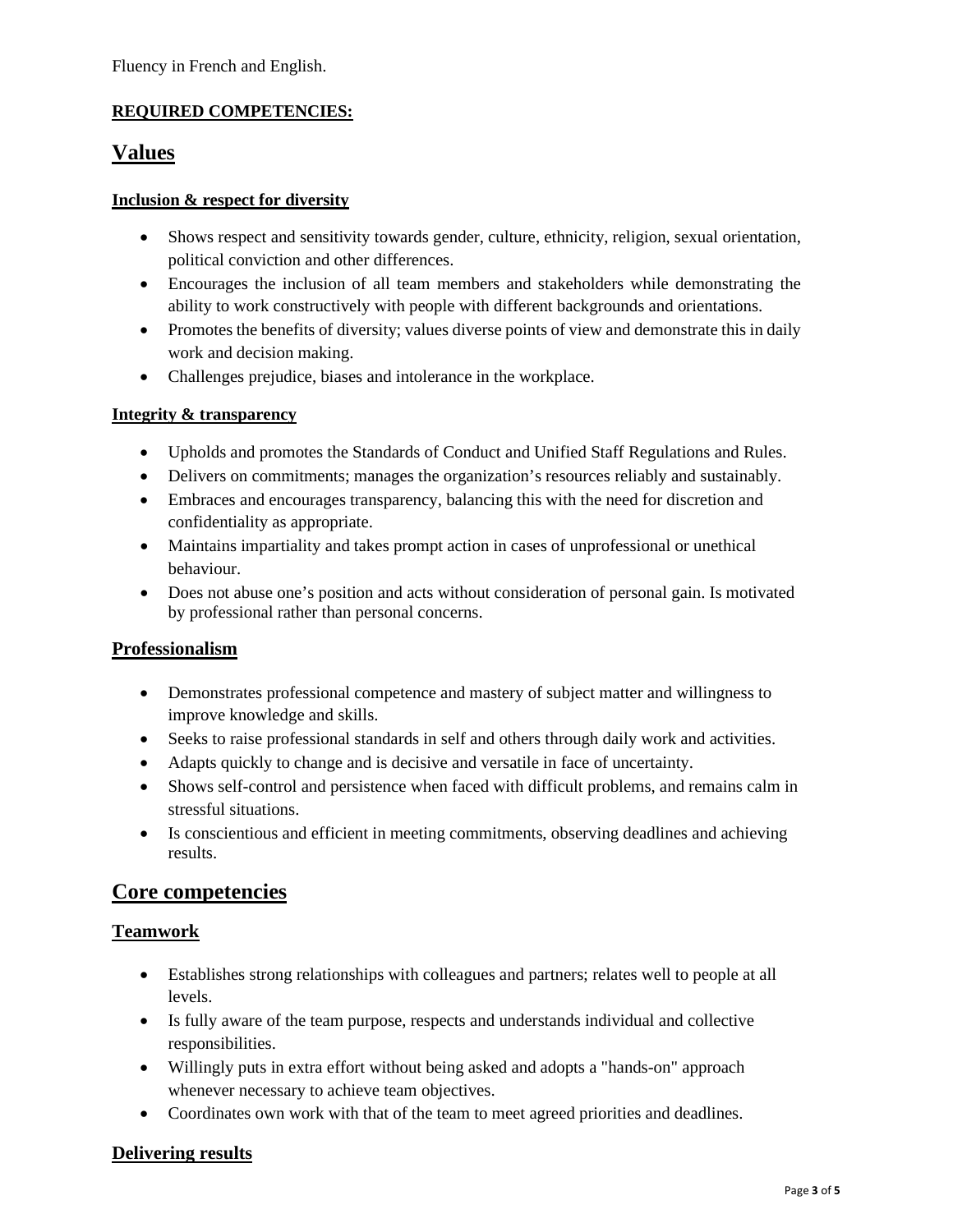- Produces quality results and provides quality services to clients.
- Meets goals and timelines for delivery of products or services.
- Manages time and resources efficiently, monitoring progress and making adjustments as necessary.
- Shows understanding of own role and responsibilities in relation to expected results.

#### **Accountability**

- Accepts personal responsibility for quality and timeliness of work.
- Takes ownership of all responsibilities within own role and honours commitments to others and to the Organization.
- Operates in compliance with organizational regulations and rules.
- Accepts and gives constructive criticism; acknowledges and corrects mistakes and apply lessons learned for improvement.

## **Communication**

- Presents information using language and sequence of ideas that is easy for recipients to understand.
- Adapts communication to the recipient's needs, asks questions to clarify, and exhibits interest in having two-way communication.
- Encourages others to share their views, using active listening to demonstrate openness and to build understanding of different perspectives.
- Listens carefully and genuinely to the views and positions of others; acts on received information.

# **Managerial Competencies**

#### **Leadership**

- Assigns responsibilities fairly and manages performance, taking account of individual strengths, workloads and interests.
- Is inclusive in decision-making and actively seeks feedback from team members and colleagues in order to identify opportunities for improvement.
- Takes sound and timely managerial decisions that are consistent with the Organization's vision and purpose.
- Establishes and maintains relationships with a broad range of stakeholders to understand needs and gain support

## **Empowering others & building trust**

- Delegates appropriately to make the most of others' talents, clarifying expectations and allowing autonomy in important areas while providing necessary support.
- Encourages others to take responsibility for their performance; promotes ownership, responsibility and accountability for desired results at all levels.
- Creates an atmosphere of trust and confidence in which others can talk and act without fear of repercussion.
- Gives proper credit to others, shows appreciation and rewards achievement and effort.

## **Strategic thinking & vision**